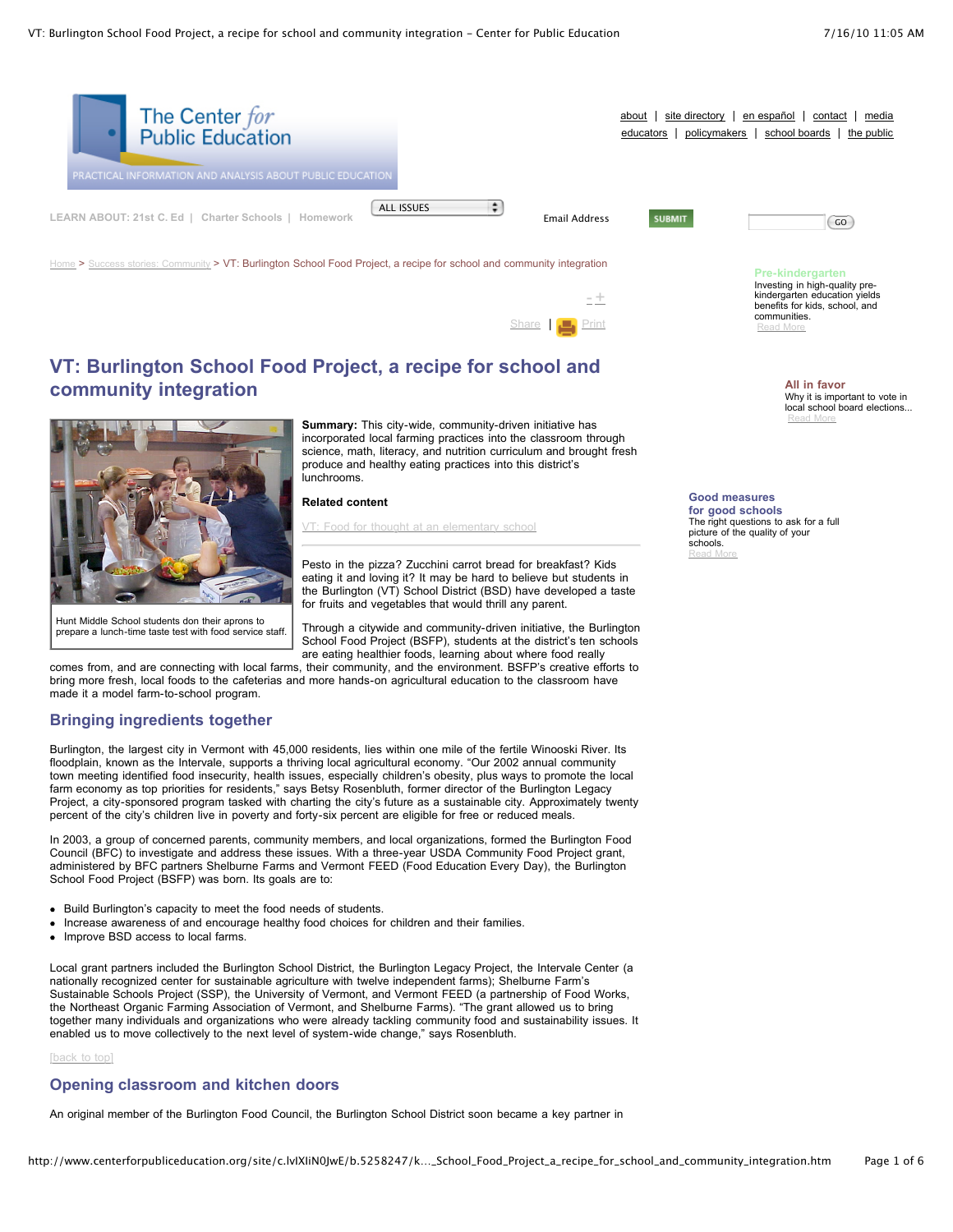BSFP. "We liked the idea that we would not be working in isolation trying to make a significant change in the curriculum and school food culture," says Burlington Superintendent of Schools Jeanne Collins. Approving the participation of teachers in curriculum development was an early step. Participation by the district's Food Service took some additional time and investigation.

"Implementing change in a school food system is a complex process," says Burlington School Food Service Director, Doug Davis. "Cost is a concern as our Food Service receives no funding from the district. We run on a tight budget of \$1.50–\$2.00 per day per student. Many state and federal regulations also exist about where, what, and how you can purchase food. School kitchens aren't always equipped or set up to process and prepare large quantities of fresh food. BFC's in-depth analysis of our challenges as part of its Community Food Assessment made all the difference in our ability to participate. We felt like they wanted a partnership and we could problem solve together." Once these issues were addressed, the School Board's Curriculum and Policy Committee and the full Board gave their consent.

[\[back](http://www.centerforpubliceducation.org/site/c.lvIXIiN0JwE/b.5258247/k.8765/VT_Burlington_School_Food_Project_a_recipe_for_school_and_community_integration.htm#Top) to top]

#### **Setting a course of action**

As Dana Hudson, the Northeast Regional Lead for National Farm to School Program and Vermont FEED staff member, points out: "Long-term change in the school food system requires more than just buying local lettuce and putting it on the cafeteria menu. Classroom, cafeteria, and community all need to be linked together to make an impact. It's important to have a wide variety of stakeholders committed to change and moving in the same direction."

Working with the school district, BFC has developed an annual School Food Action Plan to set goals and strategies. Collins points out: "We purposely avoided creating a policy because policies can be rigid and difficult for school boards to change over time. An action plan is a flexible guide that allows us to do only what's realistic in terms of time and money in any given school year."

#### **Do too many cooks spoil the broth?**

Not if you're in the Burlington (VT) School District where students from the Edmunds Middle and Elementary Schools and Lyman C. Hunt Middle School work side by side with food service staff, parents, community volunteers, and guest chefs to test new recipes for<br>the school cafeteria menu. Taste tests have proved to be one of the Burlington School Foo education methods and ways to integrate local produce into the school menu.

Once a month, each school's Food and Wellness Committee meets to decide what items will be taste tested. Committee members include parents, community volunteers, teachers, school and district food service staff, and school principals. Student volunteers sign<br>up to participate. "Students love to be involved in the taste tests," says Linda Carro always have a waiting list and have to be vigilant so that everyone gets a turn in the kitchen over the course of the year."

On the day of a taste test, student volunteers are released from their classes to help prepare a version of a recipe created by a local chef. Chef Frank Pace, Pace Catering, who regularly assists with the tests, explains his process: "I pick a simple recipe, like a spinach salad, using fresh, local ingredients and seasonal produce. The students write down the recipe, we talk about each ingredient, and I demonstrate how to use equipment such as knives or blenders properly. We work as a team with the food service staff to prepare the recipe. It's really satisfying to see students exposed to new locally grown foods and to give them the skills to<br>prepare them. If just one student will try a new food, chances are other students will f

Adult volunteers and students staff the taste test tables, offering samples to students over three or four lunch periods. Students administer a simple survey and analyze and compile results to share with the Food and Wellness Committee and the Burlington<br>Schools Food Service staff who make a joint decision about including the item on the district-wide effectiveness, ease of preparation by the food service staff, nutritional value, and, of course, the taste test survey results.

"Taste tests require a lot of forethought and coordination of effort because of the logistics involved in bringing additional people and fresh produce into the school kitchens. Your food service staff also has to be open to the idea," says Burlington Schools Food Service Director, Doug Davis.

Peggy Rivers, Food Service Supervisor at Hunt Middle School, observes that small groups of four to six students in the kitchen works<br>best: "Groups can rotate in and out with each one doing a different step of the recipe: c to participate that way." Experience has taught Sue Thompson, Food Service Supervisor at Edmunds Middle and Elementary<br>Schools, that it also helps to conduct a taste test on an "easy" day because breakfast or lunch still n that's pizza day when we have outside delivery [of whole wheat crust, healthy pizzas], and there's less preparation needed in the kitchen," she says.

BSFP partner, Vermont FEED has been instrumental in assisting the district to create the infrastructure and environment for<br>successful taste tests. Abbie Nelson, Vermont FEED Co-Director, says "Through professional develop work with the district to develop relationships with local farmers for the purchase of local produce, and reach out to local chefs and other volunteers to participate in the taste tests."

Taste tests have an impact far beyond better food in the school cafeteria. Dana Hudson, Vermont FEED, says: "Taste tests are a wonderful way to empower students; they become important partners in making changes that directly affect them. They gain self-<br>confidence from learning to cook and from knowing that their opinions count. Students learn a n students, teachers, food service staff, parents, and community volunteers all work together to improve the school food system."

#### [\[back](http://www.centerforpubliceducation.org/site/c.lvIXIiN0JwE/b.5258247/k.8765/VT_Burlington_School_Food_Project_a_recipe_for_school_and_community_integration.htm#Top) to top]

## **Putting food front and center in schools**

The Burlington School Food Project has blossomed into a full-fledged, citywide program that touches nearly every sector of the community. "It works because we share the same goals, each individual or organization has a special area of expertise to share, we communicate well and constantly with each other, and we are all focused on helping our children lead healthier lives," says Abbie Nelson, Co-Director, Vermont FEED.

BFC, which guides the Burlington School Food Project and the School Food Action Plan, has grown to twenty active members from community-based organizations, non-profit groups, the school district, churches, city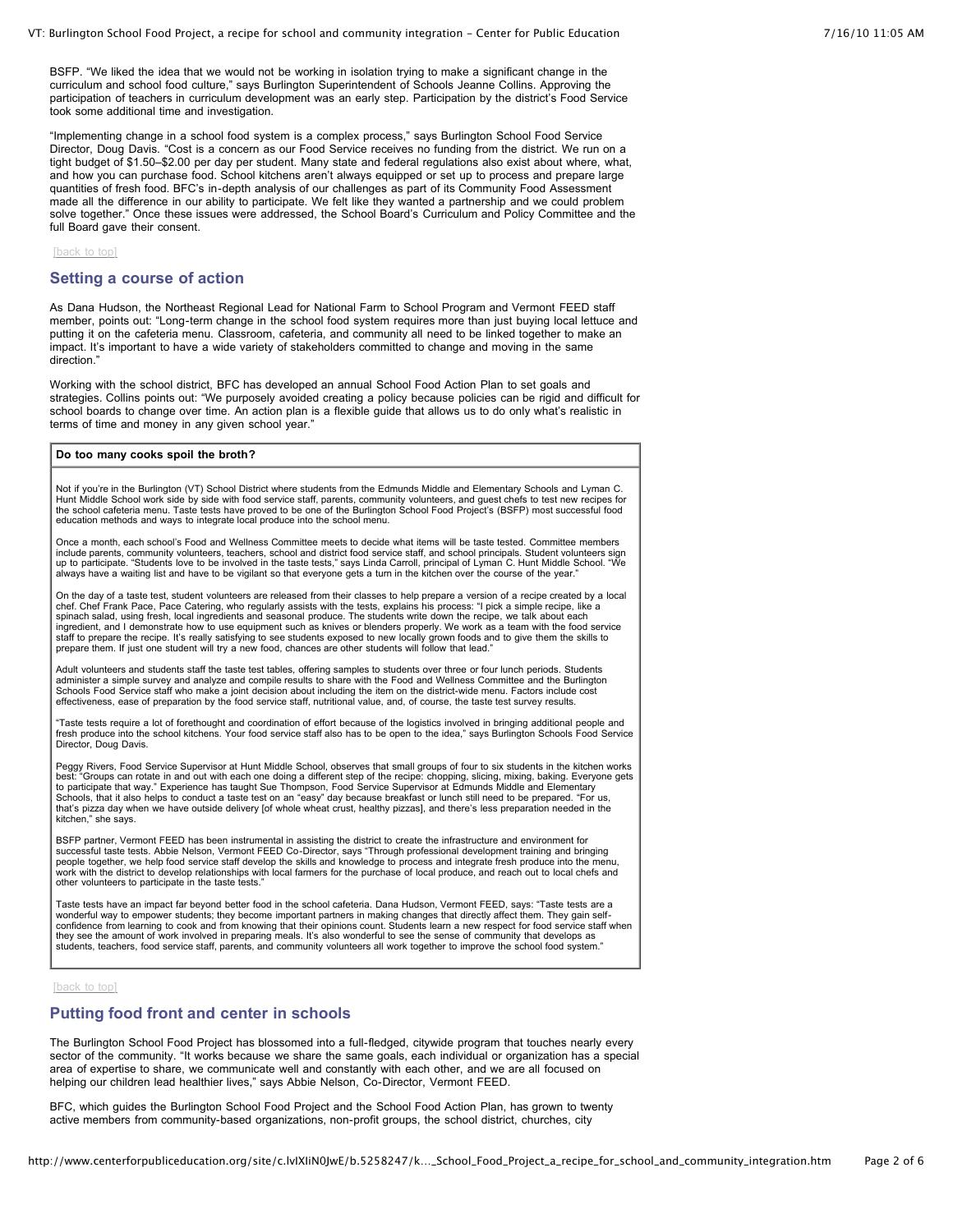government, businesses, and individuals. It also has a strong network of volunteers who can be called upon for assistance with specific projects.

"We've got an open door. Any individual or organization can participate for as long as they want. We have found that an informal coalition operating by consensus and led by a skillful facilitator (the Burlington Legacy Project staff) works best for us," observes Stephanie Clark, an AmeriCorps VISTA volunteer with the Burlington Legacy Project. "We've got the flexibility to problem solve easily and quickly," she says.

#### [\[back](http://www.centerforpubliceducation.org/site/c.lvIXIiN0JwE/b.5258247/k.8765/VT_Burlington_School_Food_Project_a_recipe_for_school_and_community_integration.htm#Top) to top]

## **Planting seeds in the classroom and beyond**

Even though the food, farm, and nutrition (FFN) connection is a natural fit for many subjects such as math, science, literacy and social studies, teachers need to learn how to integrate these concepts in a meaningful way into the regular curriculum and how to use them to meet standards." says Dana Hudson, Vermont FEED. According to Jennifer Cirillo, Coordinator of the Sustainable Schools Project (SSP), the K–5 curriculum lends itself best to the integration of FFN and sustainability issues because of the interdisciplinary nature of the courses and emphasis on collaborative learning and teaching.

Many BSD elementary and middle school teachers have participated in for-credit professional development courses offered by Vermont FEED or Shelburne Farms' Sustainable Schools Project that help them design curriculum units and connect them with community resources. SSP has offered three years of in-school curriculum development assistance on sustainability issues focused on energy, economics, ecology, and environment, including FFN concepts, in the Champlain and Lawrence Barnes Elementary Schools.

Ginger Farineau, Healthy Living (Family and Consumer Science) teacher at Edmunds Middle School, credits a Vermont FEED professional development course with learning new ways to introduce FFN into her classes and to collaborate with other teachers: "In my class, students cook local produce using utensils, such as spoons, that they make in design and technology education class. They learn about the history and cultural meaning of food in social studies class. It makes for a full circle of connected learning opportunities." Her in-class taste tests have expanded into community dinners prepared and catered by her students. Her students even started a sprout company to learn about the business elements of farming and, for a while, sold sprouts to the Burlington Schools Food Service.

In conjunction with the Burlington Legacy Project and SSP, Champlain Elementary School fourth and fifth grade teacher Colleen Cowell and colleague introduced the Legacy Card. Cowell learned about this concept for helping students explore their community and its resources while on an exchange to Japan with Shelburne Farms. "This past year, we focused on FFN by introducing students to fifteen to twenty neighborhood businesses that use or make local Vermont products. During the year, with their teachers, parents, or volunteers, students visit the businesses and ask targeted Legacy Card questions such as, 'What are five local foods in the store and where do they come from?' Businesses stamp the cards as students visit. At the end of the year, we have a celebration and invite the business owners to hear what students have learned," explains Cowell.

Food, farm, nutrition, and sustainability issues are also built into student extracurricular activities such as a weeklong summer science camp run by Cowell with Lawrence Barnes Elementary School teacher, Anne Tewksbury-Frye, and SSP staff. During the weeklong camp, fifteen to twenty K–5 teachers earn three credits and learn how to integrate FFN into their curricula (next year's focus will be sustainability). They then teach what they've learned to the many elementary school students who attend the camp. Participating teachers return to their schools with a curriculum unit tied into grade level expectations, such as food cycles for second graders or healthy bodies for fourth graders.

[\[back](http://www.centerforpubliceducation.org/site/c.lvIXIiN0JwE/b.5258247/k.8765/VT_Burlington_School_Food_Project_a_recipe_for_school_and_community_integration.htm#Top) to top]

## **Testing for taste**

Students' education about healthy and local food extends right into the cafeteria, which also serves as a laboratory for change. Says Davis, "Many children are already experiencing food insecurity and depend on the school for two meals a day. My priority is to ensure that no child goes home hungry. You can't take away everything familiar at once and replace it with unfamiliar foods. You can, however, start slowly by introducing healthier foods with a whole grain bun or breading and side foods such as tomatoes and lettuce rather than changing the center of the plate food—the chicken patty or hamburger—which tends to be kids' comfort food."

Over the past four years taste tests conducted by students from Edmunds and Hunt Middle Schools (working with food service staff and community volunteers) have proved to be an excellent way to introduce students to healthy new dishes and local produce. "Students have to be involved in the decision-making. There's no point adding foods they won't eat," notes Dana Hudson of Vermont FEED which has helped the district orchestrate the taste tests. (Link to sidebar article.)

Taste tests have been so successful that the school menu now reads like that of a good restaurant. Sue's Minestrone, Veggie and Hummus Wraps, and Vermont Apple-Berry Crisp are featured on a regular basis. More ethnic foods reflecting the community's diversity will be added in the future. Taste tests have also helped introduce students to fresh Vermont produce through salad bars as a full lunch or side selection to hot lunches in the high school, the two middle schools, and the elementary schools. Soon, all district schools will have salad bars. Plans for sandwich and hot food bars featuring fresh produce are also underway. With the help of student and community volunteers, fresh produce from local farms, including the Healthy City Farm, operated by twenty-five at-risk high school students, is processed and frozen during the summer at the district's food services facilities so students can enjoy pesto, zucchini, kale, green beans, strawberries, and other local produce throughout the year.

[\[back](http://www.centerforpubliceducation.org/site/c.lvIXIiN0JwE/b.5258247/k.8765/VT_Burlington_School_Food_Project_a_recipe_for_school_and_community_integration.htm#Top) to top]

# **Building a network of volunteers**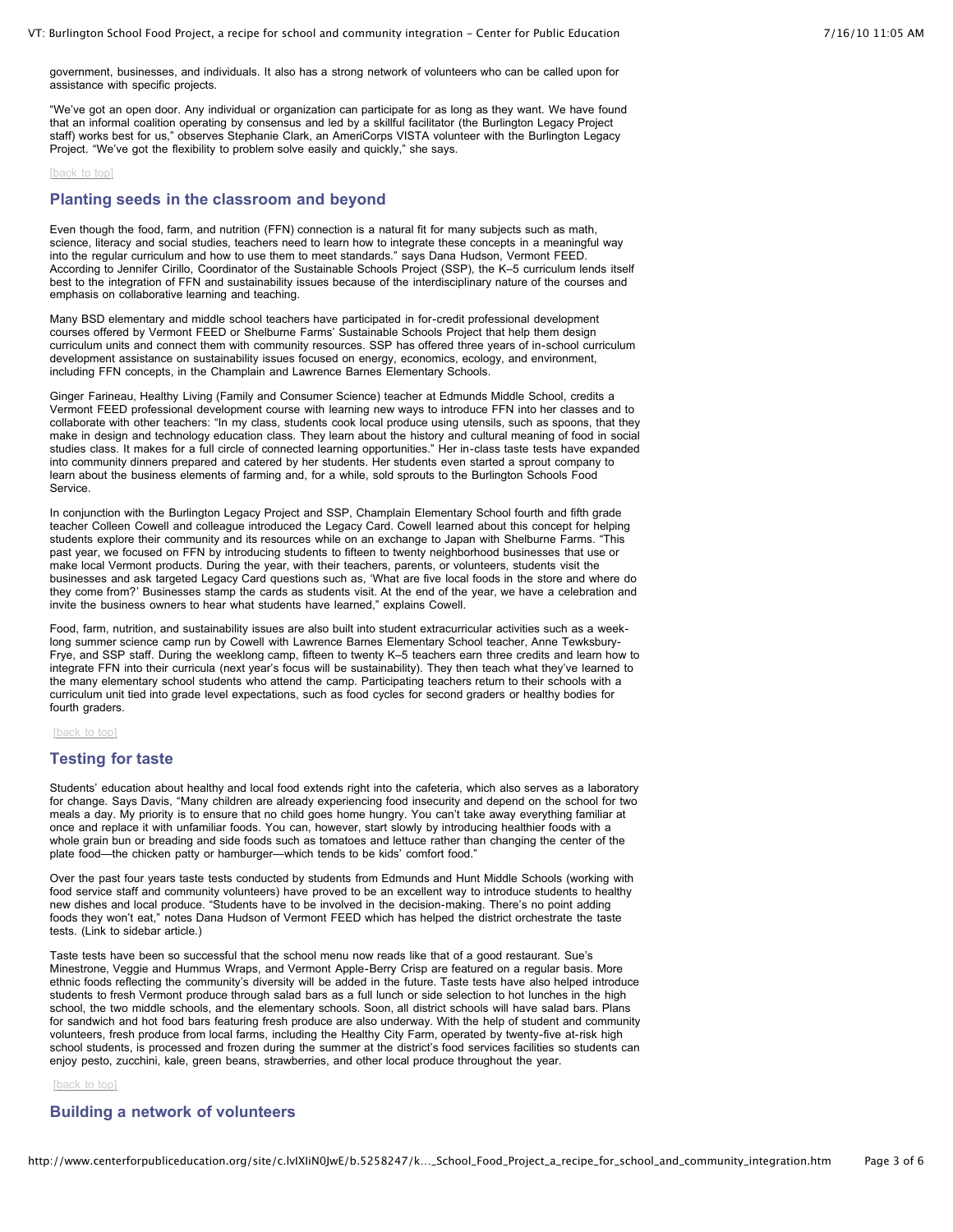By opening its doors to the community, BSD has added a talent bank of parents, volunteers, community educators, and businesses to the school roster and has strengthened its ties with the community. "Students are cooking in the classroom with Chef Justin, investigating turnips with Farmer Rachel, and learning how to tend school gardens with master gardeners. They are exposed to an amazing range of knowledgeable people from the community," says Jennifer Sutton, Community Outreach Coordinator, Hunt Middle School. "Helping keep children healthy and fed is a compelling reason to volunteer. Everyone can contribute in some way to this program."

Parents and volunteers receive training at Shelburne Farms to lead guided school tours at the Intervale farms, chaperone class excursions into the community, and help prepare community-wide dinners held several times a year at various schools. School-based Food and Wellness Committees plan taste tastes, raise funds for foodrelated activities, and monitor school food initiatives. School-based community dinners, which often attract 150-200 participants, facilitate community engagement (and increased volunteerism) by celebrating local produce, showcasing students' FFN and sustainability projects, and savoring the community's diverse culinary traditions.

Bonnie Acker, a parent, local artist, and a BFC founding member, explains her passion for BSFP: "Whether you're chopping food with children for a cooking class or teaching them about food through art, it's like sitting down at the family table sharing a meal. You get to hear and talk about issues that concern them. It's more than food; it's food for the soul."

Burlington businesses, which are essential partners in the undertaking, participate in creative ways. Caroline Homan, who is a full-time food educator at City Market/Onion River Cooperative, a BFC member organization, says: "My position reflects the importance we assign to improving the quality of food in our schools and in the community. Our co-op members can also fulfill their membership obligation by volunteering with the BSFP. For example, they've worked with students on healthy snack classes, in-school taste tests, and after school cooking classes." City Market also holds fundraisers to ensure that schools have a supply of fresh produce and equipment for classroom food activities and taste tests and donates equipment to the school cafeterias.

[\[back](http://www.centerforpubliceducation.org/site/c.lvIXIiN0JwE/b.5258247/k.8765/VT_Burlington_School_Food_Project_a_recipe_for_school_and_community_integration.htm#Top) to top]

#### **Sustaining growth**

The success of BSFP isn't measured in increased percentage points on standardized tests. Its success lies in creating an effective community-school partnership that helps nurture students' healthy decision making and critical thinking skills, fosters an in-depth understanding of their community, and teaches them ways to make it more viable. Signs of the BSFP's on-going success include:

- BFC continues to attract members and volunteers interested in tackling food and sustainability issues.
- By linking the Burlington School Food Service directly to local farmers and local distributors, the Food Service has tripled the amount of local produce purchased between 2003 and 2006. More than 1,000 pounds of local tomatoes, 600 pounds of local zucchini, over 600 pounds of carrots and 400 pounds of local basil were used in school meals in 2006. The figures continue to rise.
- BFC members were instrumental in advocating for passage of a Vermont legislature bill (H.456) that offers mini-grants as "seed money" to increase the use of local products in school cafeterias, to expand FFN education, and to support the infrastructure needed to process local foods in school cafeterias.
- The value of BSFP has been underscored by over \$100,000 in contributions from new funders such as Green Mountain Coffee Roasters, Ben & Jerry's, ALCES Foundation, Gardener's Supply, American Flatbread, the Brennan Foundation and generous individuals. These contributions have ensured BSFP's forward movement now that the USDA grant has ended.
- New initiatives are underway including a recently piloted Food Ambassador Program in which middle school students share discoveries about fresh foods and local produce with elementary school students. BFC and local chefs are helping to organize a junior "Iron Chef" competition to spark students' interest in cooking and culinary careers.

"We're proud that our students eat better and healthier food on a daily basis, make healthier choices about food, and know where their food comes from. They know that a carrot's not just a carrot, it's a Vermont carrot, and that it's grown by a farmer right from the local community," says Superintendent Collins. "Students can take the lessons they've learned locally about food, farming, nutrition, and sustainability and apply them not only throughout their lives, but anywhere they choose to live."

[\[back](http://www.centerforpubliceducation.org/site/c.lvIXIiN0JwE/b.5258247/k.8765/VT_Burlington_School_Food_Project_a_recipe_for_school_and_community_integration.htm#Top) to top]

#### **Lessons learned**

- Don't be afraid to open the doors of the school to the community. "I'm awed that so many community agencies and members are willing to give their time and expertise to the schools. Schools tend not to reach out and ask for help even though the community is there waiting to be engaged," observes Superintendent Collins.
- Systems change in public education requires multiple levels of participation and cooperation –from students, school administration, teachers, food service, community-based organizations, government agencies, to universities and so on. "To be effective you have to build on what's already there in the schools – the existing curriculum and the capacity of the food service, school staff, and the PTO," says Betsy Rosenbluth, former director of the Burlington Legacy Project.
- Understanding the logistics, financial pressures, and operations of the school food service is essential to establishing a solid working partnership with the school to change the type and quality of food offered. A creative food service director can find ways to meet many cost objectives through annual contracts with local farmers, cooperative purchasing and other means. The director is also key to gaining the cooperation of the local school food service staff and to effecting real change in the school food system.
- Start small, but think big and commit to long-term change. Frederick Lane, Chair of the Burlington School Board Finance Committee, notes: "Every state has some agricultural presence, such as cooperative farms, a state agricultural agency or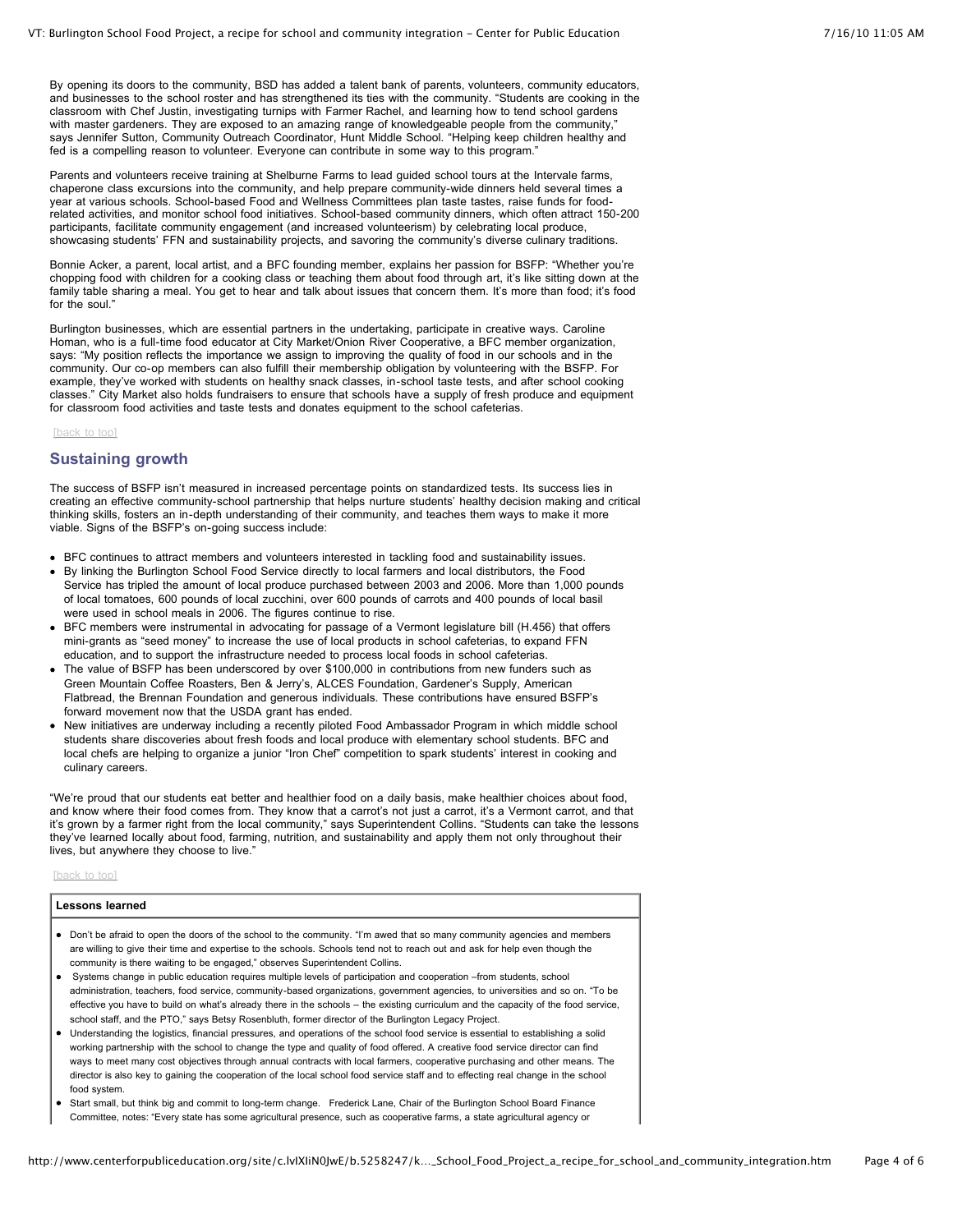farming organization that can help you explore options for getting more local food into the schools and for educating students about food and nutrition. Making a change in the quality of school food requires time and planning. It has to be built into the fabric of the food service program and the schools. It's not a one or two vear project."

- Treat all stakeholders as equal partners and make sure that everyone benefits in some way from the process, especially if external funding is available advises Abbie Nelson, Co-Director, Vermont FEED. "For example, food service workers, who might be an overlooked group, need professional development training opportunities. School food service departments need adequate resources for equipment, volunteers to help process fresh local foods, and training to integrate local fresh food into the cafeteria."
- A coordinating body like the Burlington Food Council is essential to keeping the program on target and moving ahead. "The group needs to be very strategic in its approach," says Betsy Rosenbluth. "The reason that people continue to come to BFC meetings after four years is that there is a clear agenda, a clear work plan, and people have a clear sense of what the next step is and who is responsible for accomplishing it."
- Be inclusive as possible. The ability to be creative, find solutions, and expand the program increases exponentially with the number of partners in the undertaking. Partners often come from unexpected sources, says Angela McGregor, SSP Educator. "For example, we hadn't expected the City Parks and Recreation Department to be interested. They wanted to be involved because students attend their after school and summer programs for a good part of the year and need healthy food choices during those activities also."
- Teachers benefit from professional development opportunities and assistance accessing community resources to facilitate integration of food, farming, nutrition, and sustainability issues into the regular curriculum. "You need supportive principals and interested teachers to be successful," observes Superintendent Collins. "Once teachers see they don't have to twist themselves into pretzels to integrate FFN into the curriculum and that they have help and resources, it's an easy sell. Getting teachers out of the classroom and onto the farms and into the community also sparks their creativity and introduces them to a new educational partners."

## **Contact**

Doug Davis Director, Burlington Schools Food Service 52 Institute Road Burlington, VT 05408 802-865-8416 [ddavis@bsdvt.org](mailto:ddavis@bsdvt.org)

Jeanne Collins Superintendent of Schools, Burlington 150 Colchester Avenue Burlington, VT 05401 802-865-5332 [jcollins@bsdvt.org](mailto:jcollins@bsdvt.org)

Abbie Nelson Co-Director Vermont FEED 802-434-4122 **cast net** 

Dana Hudson Northeast Regional Lead National Farm to School Program Vermont FEED (802) 434-3202 irnefarms.org

For more information about the National Farm-to-School Program, see [www.farmtoschool.org](http://www.farmtoschool.org/)

## **Related content**

Food for thought at a Vermont [elementary](http://www.centerforpubliceducation.org/site/lookup.asp?c=lvIXIiN0JwE&b=5057497) school

This story was written by Susan H. Stafford, Ph.D. Stafford, a freelance writer and anthropologist from Alexandria, Va., is the author of *Community College: Is It Right for You?*, published in June 2006.

**Posted:** October 17, 2007

©2007 Center for Public Education

#### **Comments:**

No comments.

**Add your comments:**